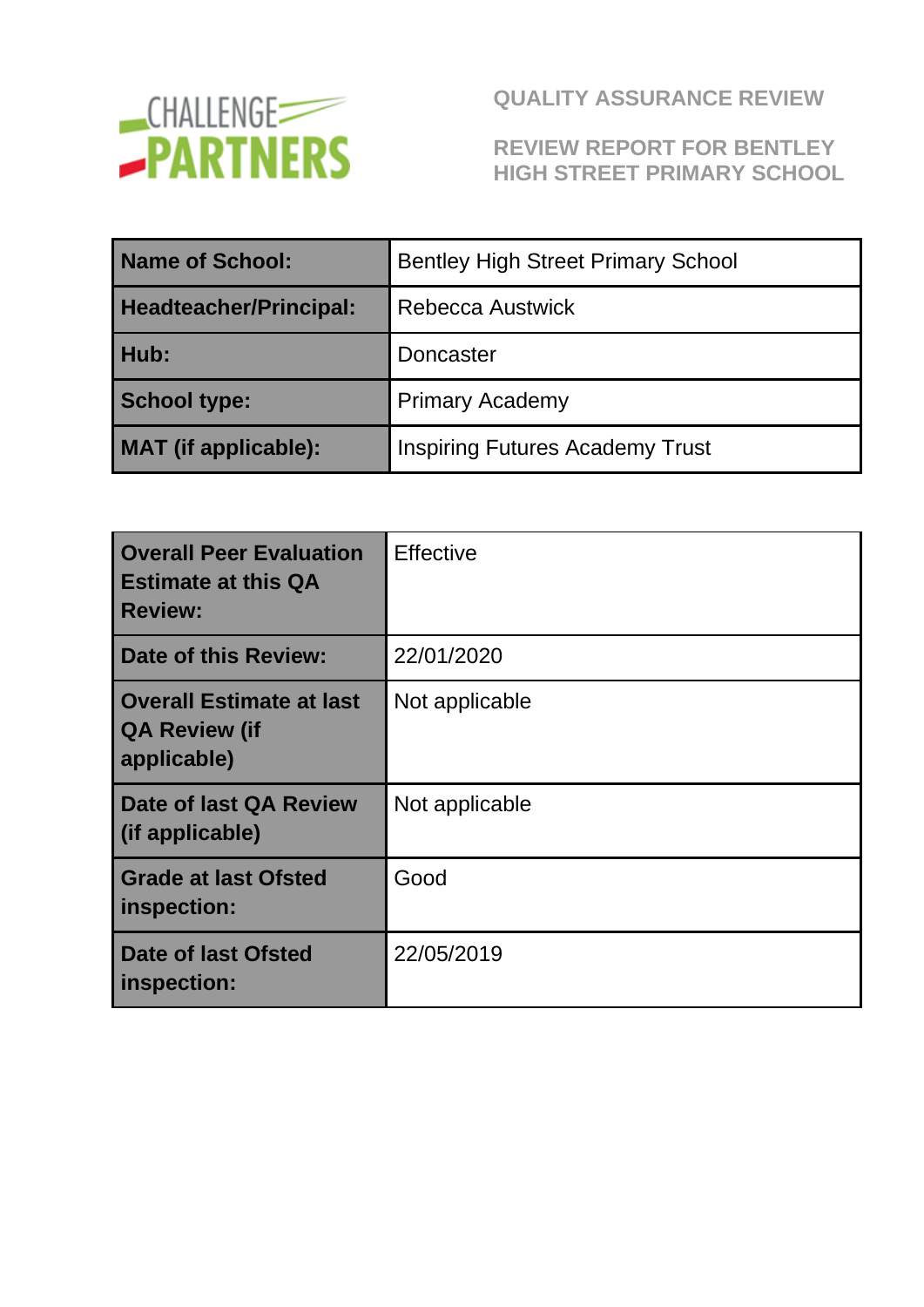

**REVIEW REPORT FOR BENTLEY HIGH STREET PRIMARY SCHOOL** 

### **Quality Assurance Review**

The review team, comprising host school leaders and visiting reviewers agree that evidence indicates these areas are evaluated as follows:

| Leadership at all levels                                                                             | Leading        |
|------------------------------------------------------------------------------------------------------|----------------|
| <b>Quality of provision and outcomes</b> Effective                                                   |                |
| AND                                                                                                  |                |
| Quality of provision and<br>outcomes for disadvantaged<br>pupils and pupils with additional<br>needs |                |
| Area of Excellence (if applicable)                                                                   | None submitted |
| <b>Previously accredited valid Areas</b><br>of Excellence (if applicable)                            | Not applicable |
| <b>Overall Peer Evaluation Estimate</b>                                                              | Effective      |

*Please note that a Challenge Partners Quality Assurance Review is not equivalent to an Ofsted inspection, and agreed peer evaluation estimates from the review are not equivalent to Ofsted judgements.*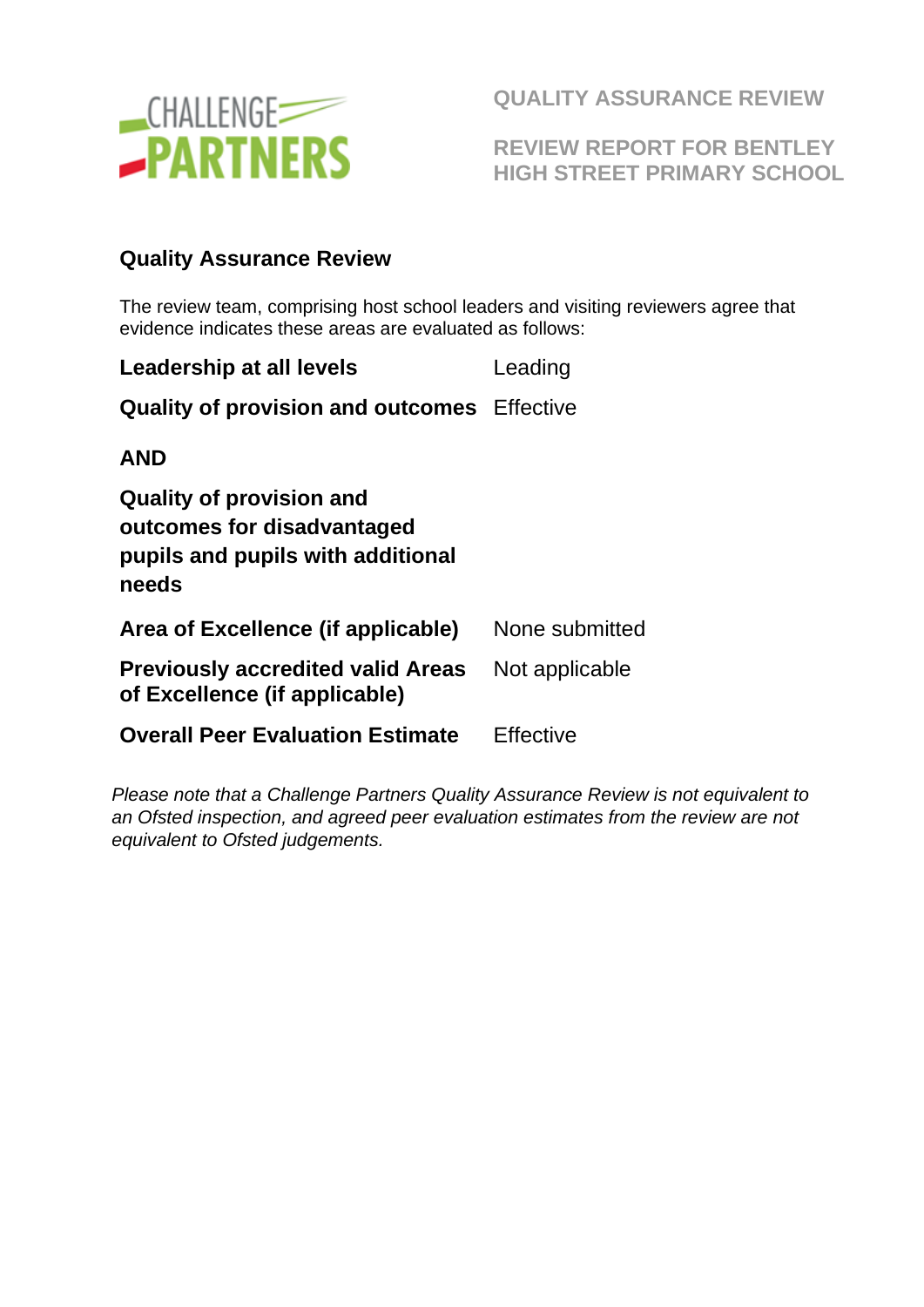

**REVIEW REPORT FOR BENTLEY HIGH STREET PRIMARY SCHOOL** 

### **1. Context and character of the school**

Bentley High Street is a large, two-form entry, primary school. Most pupils are White British. In comparison to primary schools nationally, the pupil population is one of the most deprived. An above average proportion of pupils are disadvantaged and in receipt of the pupil premium. The proportion of pupils who have special educational needs and/or disabilities (SEND) is above average. The proportion with an education, health and care plan is average. While more minority ethnic groups are represented within the school than nationally, the proportion of pupils who speak English as an additional language is below average.

The school's early years foundation stage (EYFS) includes provision for two-year-olds. Nursery children attend part-time and some attend for 30 hours. Most transfer to the school's Reception classes. Most pupils stay at the school for their entire primary education.

The school is a national support school and teaching school. It converted to academy status in May 2017. The headteacher was promoted from the role of head of school to substantive headteacher in 2018.

Three 'drivers' underpin all of the school's improvement work. These are: developing oracy, fluent and able readers, and pupils' spiritual, moral, social and cultural development.

### **2.1 Leadership at all levels - What went well**

- The school is a lively and exciting place to learn. Pupils are valued as individuals and the school prides itself on providing personalised education.
- The headteacher provides strong and inspirational leadership. Other senior leaders mirror the headteacher's passion and dedication. Leaders demonstrate an ambitious commitment to improve pupils' outcomes and life chances through a high quality curriculum, enriched with memorable and first-hand experiences. The drive to make a real and lasting difference to all pupils' achievements through quality teaching is also a tangible feature of the school's ethos. Leaders consider that governors provide strong challenge and support for their work.
- Leaders drive improvement initiatives zealously. They draw well on educational research and take good account of the unique needs of pupils and the community in which they live. Leaders monitor and evaluate the impact of the school's work rigorously. Other schools have benefitted from the expertise they have shared.
- Leaders recognise the potential of staff training and development for raising standards. They ensure that this is a central part of the school's improvement process and evaluate its impact on the quality of teaching and pupils'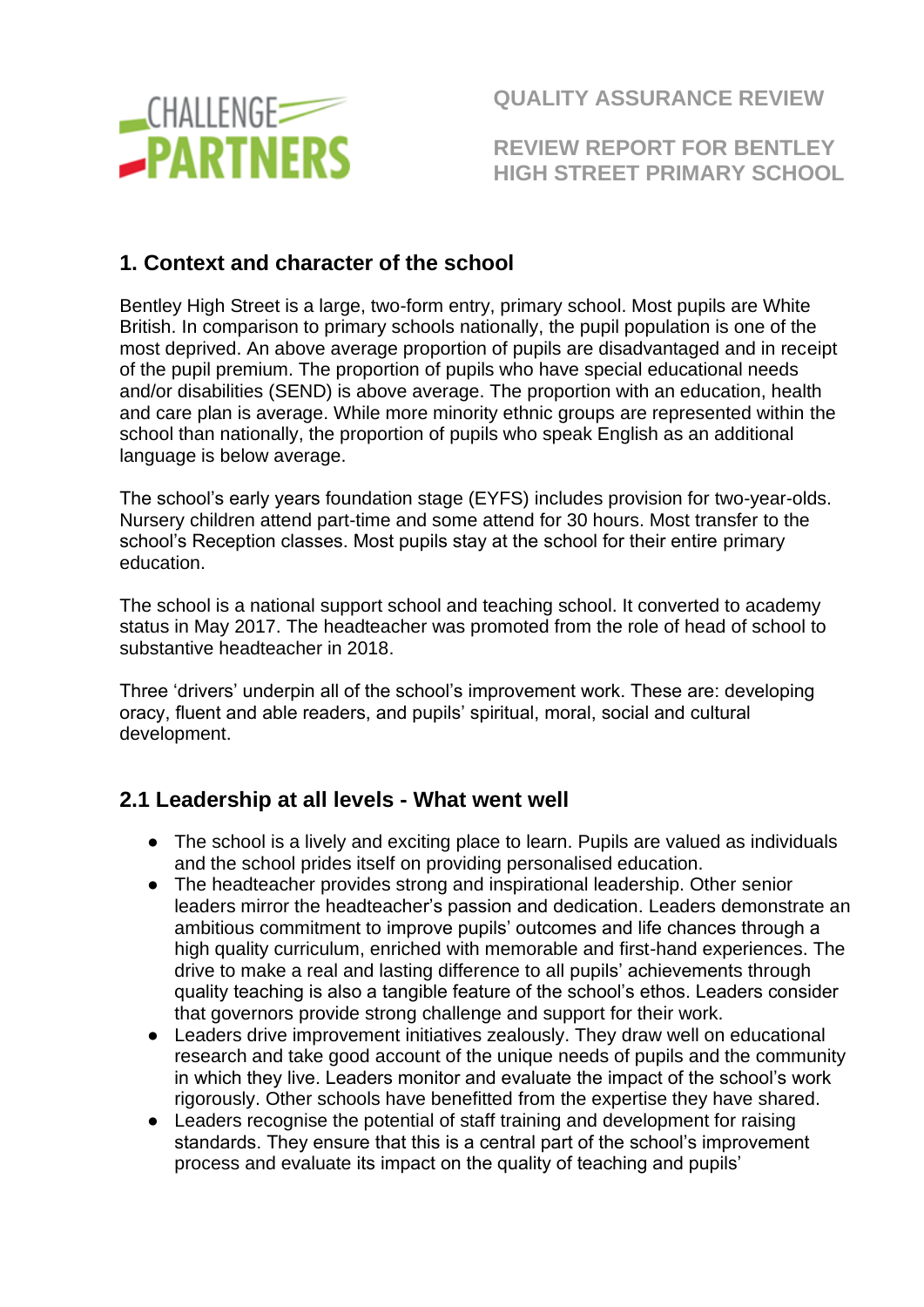

**REVIEW REPORT FOR BENTLEY HIGH STREET PRIMARY SCHOOL** 

achievement. Staff appreciate the many opportunities they have to learn and develop, including coaching and mentoring from colleagues within the school.

- Improving standards in reading, writing at greater depth, and for the most able pupils across the curriculum are key priorities. The impact of staff training in these areas is becoming increasingly evident in pupils' current work. To achieve these priorities leaders are using a principled approach to ensure sustainable improvements for all pupils.
- Leaders ensure that the curriculum beyond English and mathematics is engaging and ambitious. The curriculum leader has successfully supported subject leaders in planning for progression in science and the foundation subjects. Subject leaders' skills are further developed by regular opportunities to check that the planned curriculum is being taught as intended.
- Very recently, leaders have changed the organisation of the curriculum for science and the foundation subjects in order to increase pupils' engagement and deepen their learning. Subjects are now taught in blocks of time over the course of a week or two weeks, rather than over a term or half-term. Leaders have conducted a risk-analysis for this change and plan to evaluate its full impact on pupils' learning and progress. Early indications of pupils' engagement are very positive.
- Leaders ensure that the curriculum includes an enduring focus on developing pupils' understanding of effective learning behaviours; this is very evident in lessons. There is also a strong focus on enabling pupils to appreciate human creativity, achievement and diversity, which supports pupils' spiritual, moral, social and cultural development.
- Staff appreciate the consideration leaders give to their workload and wellbeing. New staff value, and benefit immensely, from a very effective induction process.

### **2.2 Leadership at all levels - Even better if…**

…leaders' evaluation of the new organisation for teaching science and the foundation subjects demonstrated that it enables pupils to know more and remember more over time.

## **3.1 Quality of provision and outcomes - What went well**

● From the EYFS onwards, the curriculum prioritises reading. A new phonics scheme is ensuring a more consistent approach. Staff have secure knowledge of how to teach phonics and their enthusiastic and well-paced teaching captures pupils' attention and sustains their engagement. Effective assessment identifies pupils who need extra help. Reading books are now well matched to the sounds pupils know. These improvements are having a positive impact on raising standards.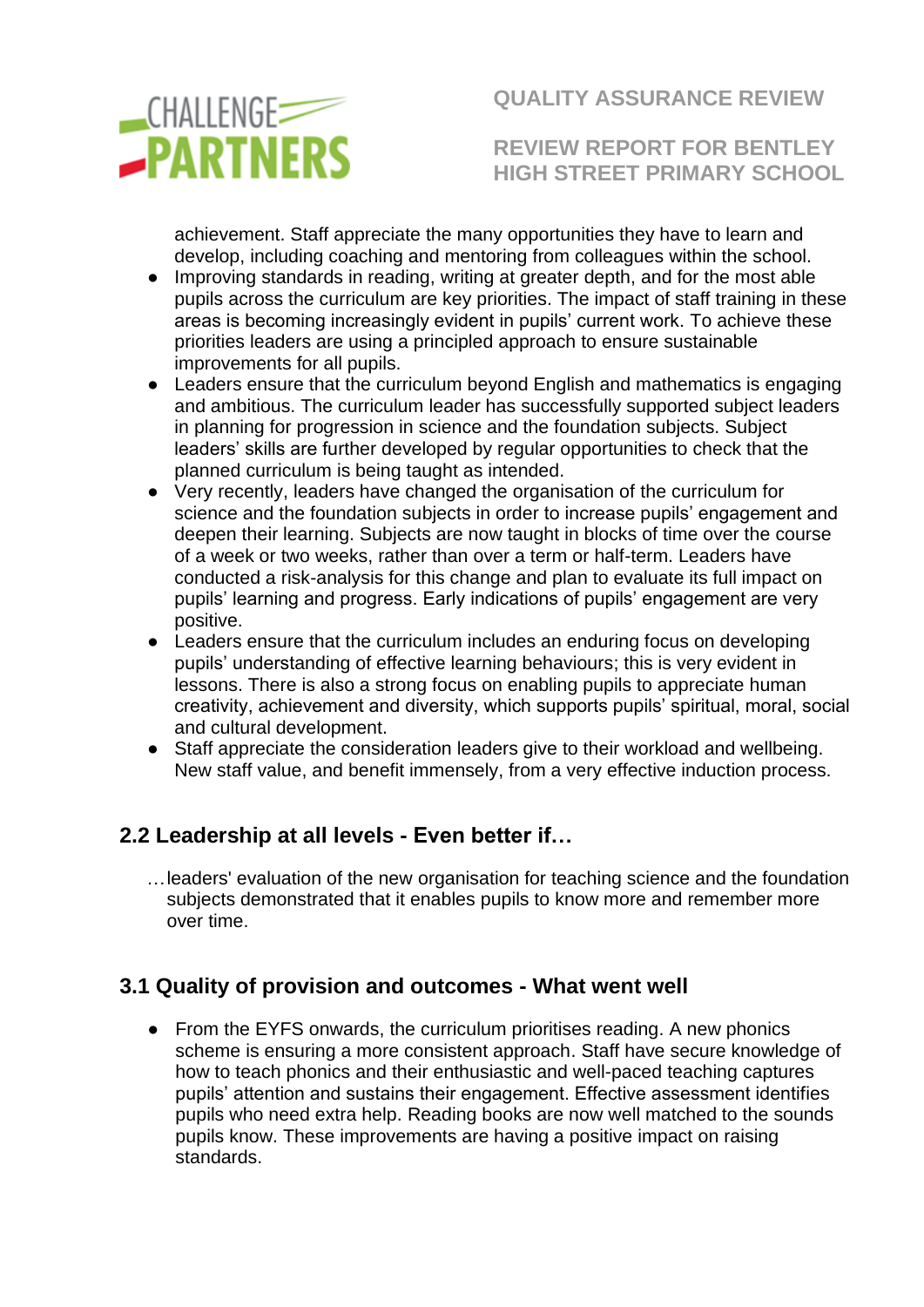

**REVIEW REPORT FOR BENTLEY HIGH STREET PRIMARY SCHOOL** 

- There is a strong focus on teaching reading comprehension and extending pupils' vocabulary. This begins in the EYFS where children are exposed to a wide range of stories and rhymes and they begin to develop a love of reading. As pupils get older, teachers use a variety of strategies to develop advanced reading skills, for example, 'thinking out loud', to model inference skills.
- Well-organised class reading areas and an inviting library provide quality resources to inspire pupils to read for pleasure. Pupils talk enthusiastically about the books they have read and enjoyed.
- Pupils make good progress in reading. Improvements in comprehension and fluency are becoming increasingly evident. Leaders are appropriately focused on raising attainment in reading by the end of Key Stage 2.
- The new approach to teaching writing is now embedded. Consequently, pupils make good progress. Teachers are focused on challenging pupils to write in greater depth. The impact is evident in pupils' books, which show increasing examples of greater depth writing. Some excellent writing has been inspired by pupils' study of the *Nutcracker* ballet. By the end of Key Stage 2, pupils' writing is grammatically sound, and most attain the expected standard.
- A strong curriculum and quality teaching in mathematics ensure that pupils achieve well. By the end of Key Stage 1, standards match national averages. By the end of Key Stage 2, a higher proportion of pupils than nationally attain the expected standard. Pupils are enthusiastic about mathematics. Year 6 pupils relished working out percentages and enjoyed responding to calculation questions in a game of 'last man standing'.
- Teachers know that effective learning requires pupils to build on what they have been taught before. Consequently, they frequently engage pupils in retrieving prior knowledge to support new learning.
- Teachers use assessment information and their strong subject knowledge well to extend pupils' understanding. They plan interesting activities that motivate and engage pupils. In history, for example, Key Stage 1 pupils used different sources of evidence to ask questions about the sinking of the Titanic. Key Stage 2 pupils' understanding of cause and effect was deepened when they learned about a mining disaster at Bentley colliery.
- Teachers engender positive and supportive relationships with pupils. One pupil commented: 'The best thing about school is the teachers'. In lessons, teachers encourage pupils to talk to each other about their ideas and to listen to others' points of view. Developing respect for others' opinions, cooperation, and resilience are integral features of all lessons and promote positive attitudes to learning. Pupils present their work neatly. Most attend school regularly and persistent absence is reducing.
- EYFS practitioners ensure that the environment, resources and activities develop children's love of learning. Children, including two-year-olds, sustain interest for extended periods. Quality adult interactions support children's oracy skills. The outdoor area provides many opportunities for children to be active and creative. Children make strong progress from below typical starting points and are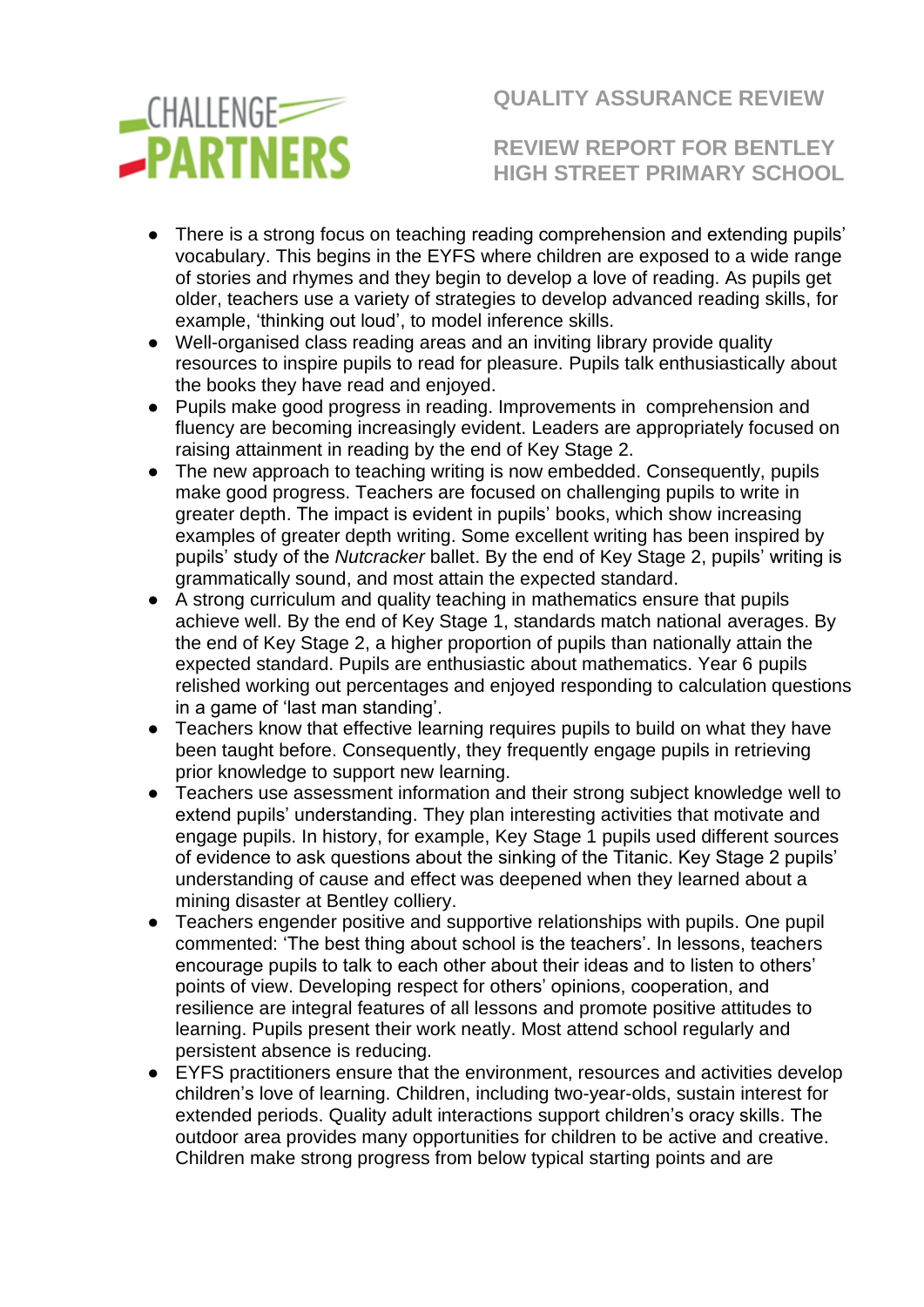

**REVIEW REPORT FOR BENTLEY HIGH STREET PRIMARY SCHOOL** 

increasingly well-prepared for work in Year 1. In 2019, the proportion of children attaining a good level of development by the end of Reception improved and was in line with the national average.

## **3.2 Quality of provision and outcomes - Even better if…**

- …the significant staff training and work to improve reading, resulted in higher standards of attainment by the end of Year 6.
- …across the school, more pupils had the knowledge and skills to write at greater depth.

## **4.1 Quality of provision and outcomes for disadvantaged pupils and pupils with additional needs - What went well**

- The school's commitment to inclusion means that disadvantaged pupils and pupils with SEND reap as much benefit from teaching and the curriculum as other pupils.
- Leaders' precise identification of pupils' needs and barriers to learning results in tailored support for pupils with SEND and those who are disadvantaged. Small group and one-to-one intervention sessions, for example in literacy and numeracy, are monitored closely by leaders to ensure that they are having the desired impact. Leaders are not afraid to abandon a programme that is not working well.
- Intervention programmes are carefully timetabled to ensure that they do not impinge on pupils' access to the wider curriculum. Indeed, work pupils complete in the wider curriculum frequently gives vulnerable pupils a chance to shine. During a celebration of pupils' work in design and technology, pupils animatedly explained the purpose of their work and what they had achieved. Pupils are proud of their work and how it is celebrated within the school and with parents.
- In lessons, teachers and teaching assistants work in strong partnership to support SEND pupils' learning. They know the small steps in progress pupils need to make and adapt work and resources well to ensure that pupils achieve success.
- Teachers know the disadvantaged pupils in their class. They understand pupils' learning and pastoral needs and every effort is made to remove any learning or social barriers. The learning mentor and family support worker make a very valuable contribution to this work, including providing training for staff.
- In lessons, teaching assistants are deployed purposefully to benefit all pupils, but their support is particularly helpful for pupils who are disadvantaged or who have additional needs.
- The school's emphasis on developing 'can-do' skills, such as resilience, is especially valuable in developing the confidence and life skills of pupils with SEND or who are disadvantaged.